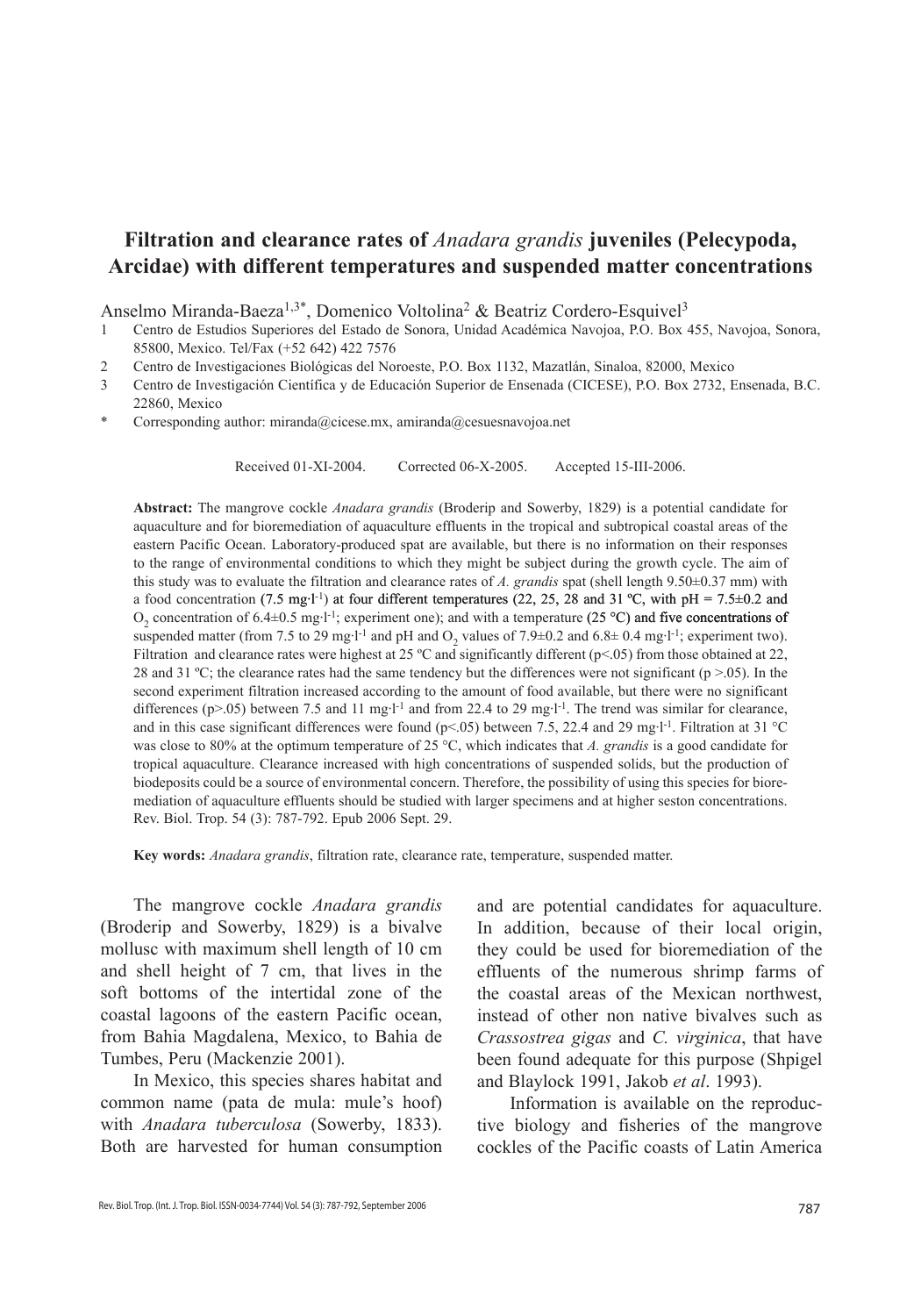(Cruz 1982, 1984, 1987, Cruz and Palacios 1983, Borrero 1986, Mackenzie 2001) and on the filtration activity of *A. tuberculosa* under conditions of chemical stress (Wong *et al*. 1997), but there is no information on other biological characteristics of either species. In particular, their responses to the environmental factors that might affect the potential of this species for aquaculture and effluent bioremediation are still unknown.

Temperature and suspended matter concentration are among the most important variables that affect the filtration rate of molluscs (Winter 1978), and their response depends mainly on the species and on the range of variability of both factors in its natural habitat (Jørgensen 1990). The aim of this study was to obtain information on the filtration and clearance rates of *A. grandis* spat under different temperatures, and with different food concentrations.

# MATERIALS AND METHODS

*A. grandis* spat were donated by the mollusc hatchery of the Centro de Investigaciones Biológicas del Noroeste and acclimated during two weeks to the experimental temperatures in artificial upwelling systems, using as food a mixture in equal parts of the microalgae *Isochrysis* sp. (Tahitian *Isochrysis*) and *Pavlova lutheri*. At the end of the acclimation period there were no differences in size and weight: mean shell length was 9.50±0.37 mm; shell height was 7.11±0.16 mm and total dry weight (including shell) was  $19.34\pm0.40$  mg.

Filtration rates were measured in open 100 ml acrylic chambers with a continuous flow  $(400 \text{ ml} \cdot \text{h}^{-1})$  of 1-µm filtered seawater, with 37±1‰ salinity and the appropriate temperature and food ration, kept in suspension by profuse stirring with air bubbling. The experiments lasted 8 h, with four replicate chambers with five organisms for each treatment.

In the first experiment, filtration rates were measured keeping constant the food concentration at 7.5 mg·l<sup>-1</sup>. Oxygen was  $6.4 \pm 0.5$  mg·l<sup>-1</sup>, pH was 7.5±0.2 and the experimental temperatures (22, 25, 28 and 31 $°C$ ) covered the annual range of the surface coastal waters of the Mexican tropical Pacific (Pacheco-Sandoval 1991) and of the southern part of the Gulf of California (Alvarez-Borrego 1983).

The second experiment was run at the temperature that gave the highest filtration. Oxygen and pH were  $6.8 \pm 0.4$  mg·l<sup>-1</sup> and  $7.9 \pm 0.2$ , and food concentrations were 7.5, 11, 15, 22.4 and 29 mg·l -1, obtained by mixing in equal parts the microalgae *Isochrysis* sp. and bottom sediment collected from a local lagoon, washed, sterilized and strained through a 30  $\mu$ m sieve. After this treatment, the mean particle size of the sediment was  $8.2 \pm 1.6$  µm, which is similar to that of *Isochrysis* sp.

Before the beginning of this experiment, the organisms were acclimated during 24 h to each experimental ration. Food availability was measured as total dry weight (TDW) in triplicate 50 ml samples taken simultaneously 2, 4 and 7 h after the beginning of the experiment from the inflow of each chamber, concentrated on precalibrated 25 mm Whatman GF-C glass fiber filter, rinsed with 3% ammonium formate to eliminate sea salt, dried to constant weight in a convection oven at 65 ºC, weighed to the nearest 0.01 mg in a semimicro analytical balance and ashed later in a muffle furnace to obtain their inorganic content. The biodeposits (pseudofaeces and faeces) were collected after two, 4 and 8 h, and treated as the seston samples. The filtration rates (FR, in mg of seston  $TDW·h^{-1}·ind^{-1}$ ) were calculated using the equation suggested by Hawkins *et al*. (1998).

$$
FR = [(PIM_b \cdot t^{-1}) \cdot (TPM_s \cdot PIM_s^{-1})] \cdot n^{-1}
$$

Where  $PIM<sub>b</sub>$  is the particulate inorganic matter (mg) in the biodeposits, t is the time between measurements (h),  $TPM_s$  and  $PIM_s$  are the total and inorganic suspended solids (mg) and n is the number of specimens in the chamber. The clearance rate (CR, in l·h-1·ind-1) was calculated as in Lefebvre *et al.*

$$
CR = [ (PIM_b \cdot t^{-1}) \cdot PIM_s^{-1}] \cdot n^{-1}
$$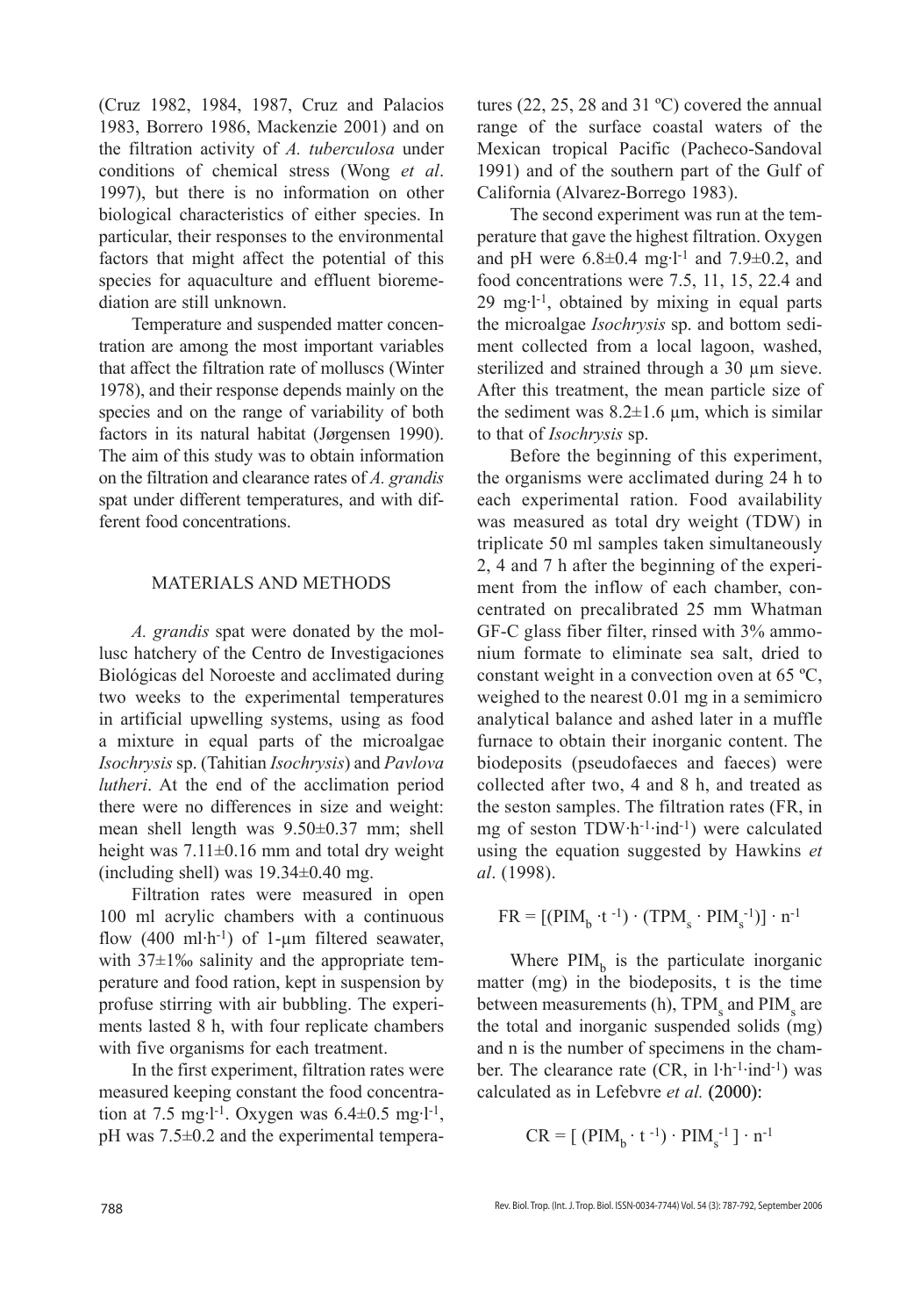Each experiment gave three blocks of samples for each treatment, obtained at the three sampling times, and the data were normal and homoscedastic. Therefore, the results were compared by one-way block analysis of variance tests with  $\alpha$ = 0.05, separating the differences with Tukey's HSD tests (Zar 1996).

# RESULTS

In either experiment, there were no differences within treatments due to the time of sampling (p>.05) but temperature and the amount of food supplied were sources of significant differences ( $F = 16.82$ ; p<.0001 in the first case and  $F = 21.74$ ; p<.0001 in the second).

The response of filtration in temperature was not linear, because it increased significantly between 22 and 25 ºC, but it decreased at 28 ºC and remained approximately stable at 31 ºC. This response is adequately described by the quadratic equation: FR =  $-1.685 + 0.149$  t  $- 0.0028$  t<sup>2</sup>  $(R<sup>2</sup>=0.77)$  where t is water temperature. Clearance rates showed a similar tendency, but the differences were not significant (Table 1).

The second experiment showed that filtration increased continuously with increasing amounts of food available, but the difference was not significant between 7.5 and 11 mg·l<sup>-1</sup>, it increased significantly with 15, and again with 22.4 mg·l<sup>-1</sup>. The further increase at 29 mg·l -1 was not significant in comparison with the previous ration. Clearance was similar from 7.5 to 15 mg $\cdot$ 1<sup>-1</sup>, it increased significantly at 22.4 mg·l -1, but only in comparison to the lowest food concentration, and the highest value was with  $29 \text{ mg-l}$ <sup>-1</sup> (Table 2).

The responses to different concentrations of suspended solids was not linear (Fig. 1), and in this case the best fit for filtration was with the equation FR=  $-0.067 + 0.1497$  Ln TPM  $(R<sup>2</sup>= 0.986)$ , and that for clearance was CR=  $0.0151$  e<sup>(0.017 TPM)</sup> (R<sup>2</sup>= 0.914).

#### DISCUSSION

The lack of difference of filtration and clearance rates at different sampling times may be taken as proof that, after two hours in the chamber, the organisms had recovered from the

| TABLE 1                                                                                                     |  |  |
|-------------------------------------------------------------------------------------------------------------|--|--|
| Mean values±standard deviation of filtration and clearance rates of Anadara grandis at 22, 25, 28 and 31 °C |  |  |

| Temperature $(^{\circ}C)$                     |                                |                                |                                |                                 |
|-----------------------------------------------|--------------------------------|--------------------------------|--------------------------------|---------------------------------|
|                                               | 22                             | 25                             | 28                             | 31                              |
| $FR$ (mg·h <sup>-1</sup> ·ind <sup>-1</sup> ) | $0.240 \pm 0.038$ <sup>a</sup> | $0.318 \pm 0.023$ c            | $0.283 \pm 0.033$ b            | $0.260 \pm 0.025$ <sup>ab</sup> |
| $CR(l \cdot h^{-1} \cdot ind^{-1})$           | $0.018 \pm 0.003$ <sup>a</sup> | $0.022 \pm 0.004$ <sup>a</sup> | $0.018 \pm 0.004$ <sup>a</sup> | $0.019 \pm 0.006$ a             |

Equal or common letters indicate lack of significant differences (one-way ANOVA and Tukey's tests,  $\alpha = 0.05$ ) a  $\leq$  ab  $\leq$  b  $\leq$  c and a  $\leq$  b  $\leq$  c.

#### TABLE 2

*Mean values±standard deviation of filtration and clearance rates (FR and CR), with five concentrations of total particulate matter (TPM)*

| $TPM$ (mg·l <sup>-1</sup> )                   |                                |                                 |                                 |                     |                                |
|-----------------------------------------------|--------------------------------|---------------------------------|---------------------------------|---------------------|--------------------------------|
|                                               | 7.5                            |                                 |                                 | 22.4                | 29                             |
| $FR$ (mg·h <sup>-1</sup> ·ind <sup>-1</sup> ) | $0.24 \pm 0.037$ <sup>a</sup>  | $0.28 \pm 0.021$ <sup>a</sup>   | $0.34 \pm 0.028$                | $0.41 \pm 0.042$ °  | $0.43 \pm 0.044$ °             |
| $CR$ (l $\cdot h^{-1}$ $ind^{-1}$ )           | $0.018 \pm 0.002$ <sup>a</sup> | $0.018 \pm 0.002$ <sup>ab</sup> | $0.019 \pm 0.002$ <sup>ab</sup> | $0.021 \pm 0.003^b$ | $0.026 \pm 0.003$ <sup>c</sup> |

Different letters indicate significant differences (one-way ANOVA and Tukey tests,  $\alpha$  = 0.05) a≤ab≤b<c and a<br/>b<c.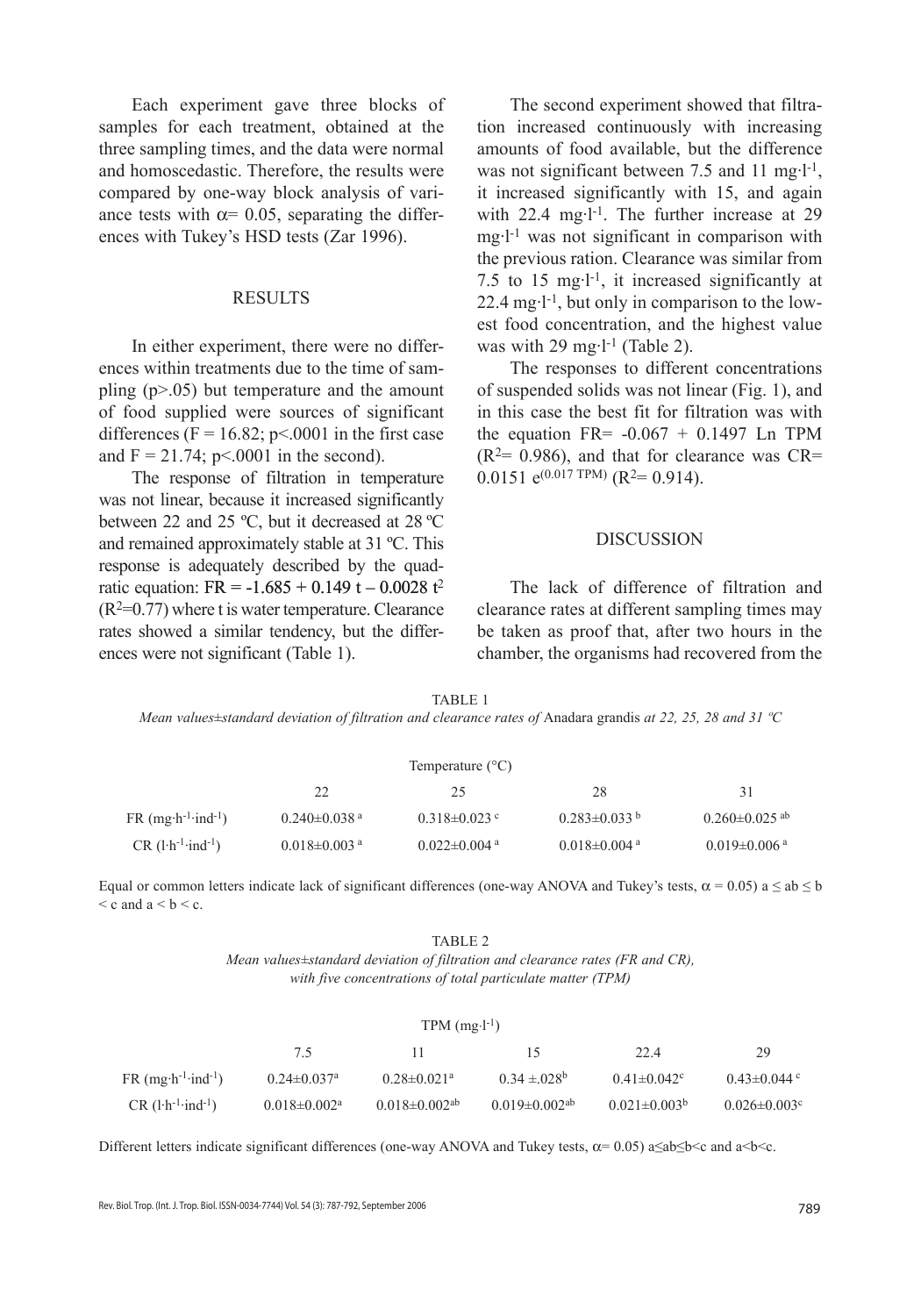

Fig. 1. Filtration rate (Full diamonds, left han scale, in mg/ h/ind) and clearance rate (full triangles, right hand scale, in l/h/ind) of *Anadara grandis* with diferent concentrations of suspended matter.

initial stress due to handling during selection of the specimens used for the experiments.

There is no previous information on the thermal tolerance of *A. grandis*, but its geographic distribution is similar to that of *A. tuberculosa*, that has been found in waters with temperatures of up to 35 ºC (Baqueiro 1980), and extensive *A. grandis* populations live in Agiabampo Lagoon, in the southern part of the Mexican state of Sonora, where surface temperatures range between 19 ºC in winter and 32 ºC in summer (Miranda-Baeza and Luna-Guzmán 1997).

Although our results show that filtration rates are affected significantly by temperature, the decline at the high end of the experimental thermal range is far less important than that described for *Mytilus edulis* by Schulte (1975), who found a sudden and important drop of both rates between 28 and 30 °C. In this case, they declined to only 88-81% of those calculated at the optimum temperature of 25 ºC, that suggests that this species may be considered adequate for aquaculture in the lagoons and embayments of the Mexican Pacific coast.

The amount of suspended matter retained in 1 h by one organism varied within a narrow range, between 1.24 and 1.60% of the total body dry weight. The lack of significant differences between samples obtained at different times indicates that filtration is continuous. Therefore, between 0.29 and 0.34 g

of particulates may be retained in one day by 1 g of spat (shell included) of *A. grandis* of the same size than our experimental organisms when the particulate matter is equivalent to 7.5 mg·l -1, that would increase up to a maximum of 0.53 g with a temperature of 25 ºC and 29 mg·l -1 of suspended solids.

These values seem to indicate that, because of their high filtration efficiency, *A. grandis* spat could be grown even at seston concentrations higher than those found in natural water bodies of high productivity (Marmolejo and Páez-Osuna 1990, Alonso-Rodríguez 1998). However, the effluents of semi-intensive shrimp farms may reach concentrations in excess of 40 mg·l -1 (Páez-Osuna and Ruiz-Fernández 2001), that might cause a decline in clearance if the concentrations exceeded the maximum critical threshold (Winter 1978). In addition, although the production of pseudofaeces was not quantified regularly, it was noticed occasionally starting at 15 mg·l -1 and pseudofaeces represented close to 60% of the particles retained at 29 mg·l<sup>-1</sup>. This could be a source of environmental concern, because of the high amount of untreated (undigested) biodeposits.

The results of this study suggest that *A. grandis* is a good candidate for tropical aquaculture, but the possibility of its use for bioremediation of penaeid intensive or semiintensive farm effluents should be confirmed with additional studies with larger specimens, and increasing the concentration of particulate matter to the levels likely to be found in this type of effluents.

# ACKNOWLEDGMENTS

M. Robles donated the *A. grandis* spat; F. Valenzuela helped in the design of the experimental unit and L. Trujillo supplied the microalgae strains. This research is part of the experimental work of the first author, in partial fulfillment of the requisites towards his Ph.D. degree at CICESE, with a scholarship granted by the SEP-PROMEP program.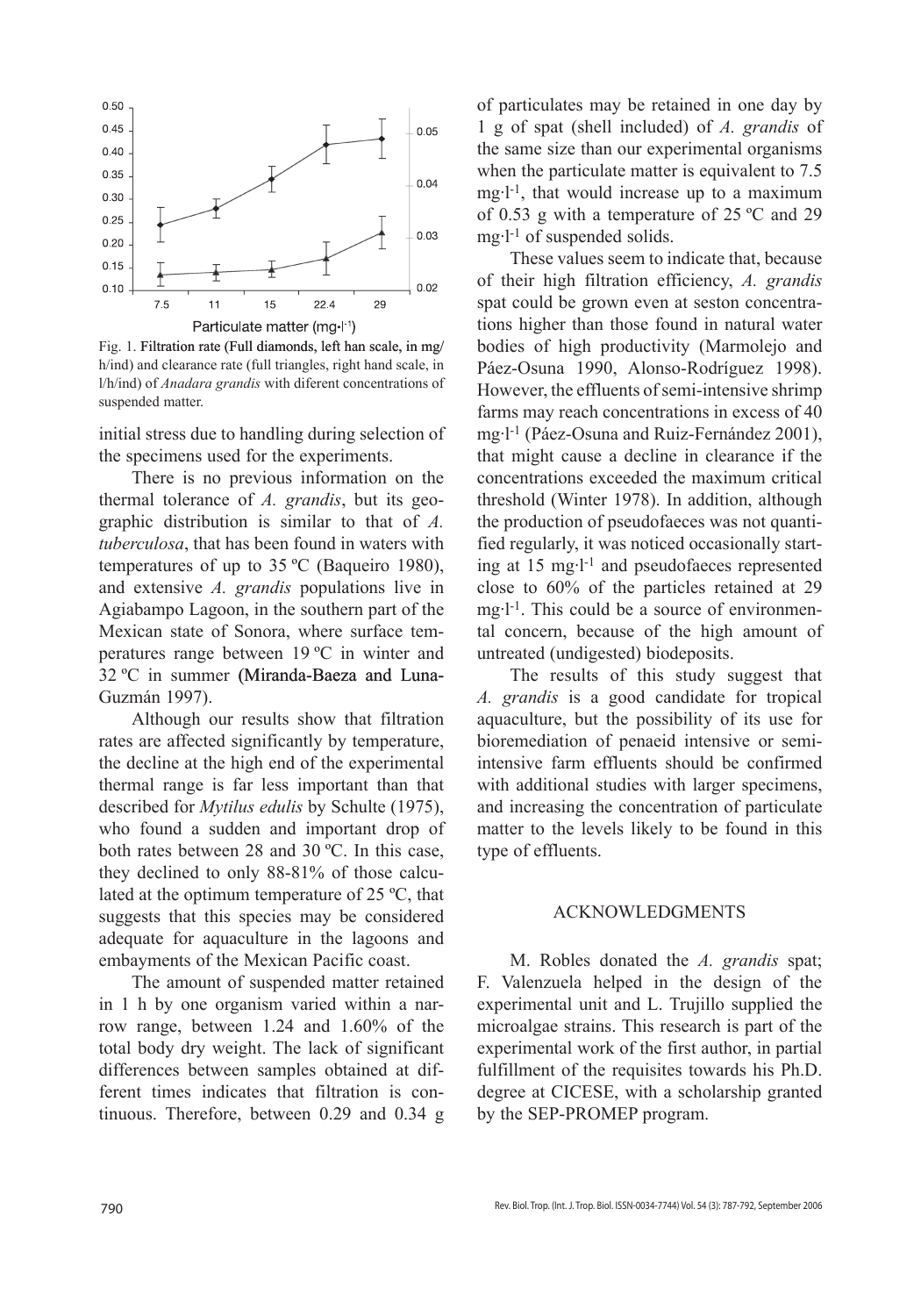#### Resumen

La almeja *Anadara grandis* (Broderip and Sowerby, 1829) es un candidato potencial para la acuicultura y la biorremediación de efluentes acuícolas en las áreas costeras tropicales y subtropicales del océano Pacífico oriental. Se dispone de semilla producida en laboratorio, sin embargo no hay información sobre sus respuestas a los intervalos de las condiciones ambientales a las cuales puede estar sujeta durante el periodo de crecimiento. El objetivo de este estudio fue evaluar las tasas de filtración y de clarificación de semilla de *A. grandis* (largo de la concha= 9.50±0.37 mm) con una concentración de alimento  $(7.5 \text{ mg-l}^{-1})$  y cuatro diferentes temperaturas  $(22, 25, 28 \text{ y})$ 31 °C con pH= 7.5 $\pm$ 0.2, concentración de O<sub>2</sub> de 6.4 $\pm$ 0.5 mg·l<sup>-1</sup>; experimento uno); y con una temperatura (25 °C) y cinco concentraciones de material suspendido (de 7.5 a 29 mg·l<sup>-1</sup> y niveles de pH y O<sub>2</sub> de 7.9±0.2 y 6.8±0.4 mg·l<sup>-1</sup>, experimento dos). Las tasas de filtración y de clarificación fueron máximas a 25 °C y significativamente diferentes (p<.05) de las obtenidas a 22, 28 y 31 ºC; la tasa de clarificación presentó la misma tendencia, pero las diferencias no fueron significativas (p>.05). En el segundo experimento, se registró un incremento de la filtración, de acuerdo a la concentración de alimento, pero sin diferencias significativas (p $> 0.05$ ) en los intervalos 7.5 a 11 mg·l<sup>-1</sup> y 22.4 a 29 mg·l -1. La clarificación mostró la misma tendencia y en este caso se encontraron diferencias significativas (p<.05) entre 7.5, 22.4 y 29 mg·l<sup>-1</sup>. La cantidad de sólidos ingeridos a 31 °C representó más del 80% de la filtración a 25 °C, que indica que *A. grandis* es un buen candidato para la acuicultura tropical. Con altas concentraciones de sólidos la clarificación aumentó, pero se notó una producción de pseudoheces que pudieran ser fuente de problemas ambientales, por lo cual se sugiere que la posibilidad de utilizar esta especie para la biorremediación de efluentes debería ser investigada con especímenes de mayores dimensiones y con concentraciones de seston más altas.

**Palabras clave:** *Anadara grandis*, tasas de filtración, tasa de clarificación, temperatura, sólidos suspendidos.

# REFERENCES

- Alonso-Rodríguez, R. 1998. Ocurrencia de mareas rojas y calidad del agua en la zona sur de la Bahía de Mazatlán. Tesis de maestría, Universidad Nacional Autónoma de México, Mexico D.F., Mexico. 174 p.
- Alvarez-Borrego, S. 1983. Gulf of California, p. 427-449. *In* B.H. Ketchum (ed.). Estuaries and enclosed seas. Elsevier, Amsterdam, Holland.
- Baqueiro, E. 1980. Population structure of the mangrove cockle *Anadara tuberculosa* (Sowerby, 1833)

from eight mangrove swamps in Magdalena and Almejas Bays, Baja California Sur, Mexico. Proc. Nat. Shellfish Assoc. 70: 201-206.

- Borrero, J.F. 1986. The collection of early juveniles of *Anadara* spp. as a potential source of seed for culturing mangrove cockles on the Pacific coast of Colombia. Aquaculture 59: 61-69.
- Cruz, R.A. 1982. Variación mensual del índice de condición del molusco *Anadara tuberculosa* (Pelecypoda: Arcidae) en Punta Morales, Puntarenas, Costa Rica. Rev. Biol. Trop. 30: 1-4.
- Cruz, R.A. 1984. Algunos aspectos de la reproducción en *Anadara tuberculosa* (Pelecypoda:Arcidae) de Punta Morales, Punta Arenas, Costa Rica. Rev. Biol. Trop. 32: 45-50.
- Cruz, R.A. 1987. Tamaño y madurez sexual en *Anadara grandis* (Pelecypoda:Arcidae). Brenesia 27: 9-12.
- Cruz, R.A. & J.A. Palacios. 1983. Biometría del molusco *Anadara tuberculosa* (Pelecypoda:Arcidae) en Punta Morales, Puntarenas, Costa Rica. Rev. Biol. Trop. 30: 175-179.
- Hawkins, A.J., B.L. Bayne, S. Bougrier, M. Héral, J.I.P. Iglesias, E. Navarro, R.F.M Smith & M.B. Urrutia. 1998. Some general relationships in comparing the feeding physiology of suspension-feeding bivalve mollusks. J. Exp. Mar. Biol. Ecol. 219: 87-103.
- Jakob, S.G., D. Pruder & W. Jaw-Kai. 1993. Growth trial with the American oyster *Crassostrea virginica* using shrimp pond water as feed. J. World Aquac. Soc. 3: 344-351.
- Jørgensen, B.C. 1990. Bivalve filter feeding: hydrodynamics, bioenergetics, physiology and ecology. Olsen and Olsen, Fredensborg, Denmark. 141 p.
- Lefebvre, S., L. Barrillé & M. Clerck. 2000. Pacific oyster (*Crassostrea gigas*) feeding responses to a fish-farm effluent. Aquaculture 187: 185-198.
- Mackenzie, C.L. Jr. 2001. The fisheries for mangrove cockles, *Anadara* spp., from Mexico to Peru, with descriptions of their habitats and biology, the fishermen's lives and the effects of shrimp farming. Mar. Fish. Rev. 63: 1-39.
- Marmolejo, R.C. & F. Páez-Osuna. 1990. Trace metals in coastal lagoon bivalves *Mytella striata*. Bull. Env. Contam. Toxicol. 45: 545-551.
- Miranda-Baeza, A. & C. Luna-Guzmán. 1997. Cultivo piloto de almeja catarina *Argopecten circularis* en la bahía de Agiabampo, Sonora. Oceanología 2: 67-78.